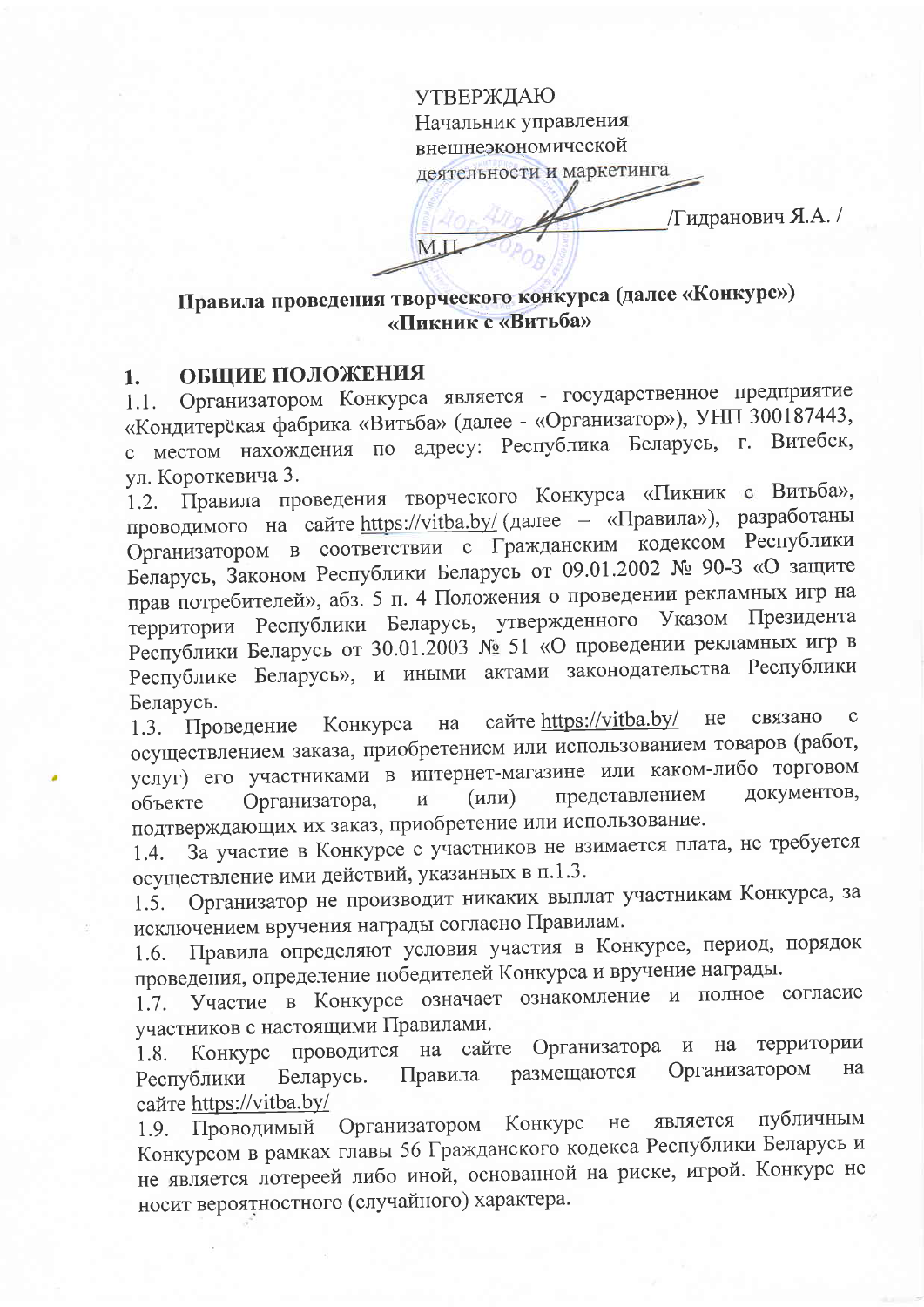# 2. ТРЕБОВАНИЯ К УЧАСТНИКАМ КОНКУРСА:

2.1. Участками Конкурса могут быть дееспособные граждане Республики Беларусь, иностранные граждане, постоянно проживающие на территории Республики Беларусь и имеющие вид на жительство на территории Республики Беларусь, достигшие 18 (восемнадцати) лет (далее - «участник» или «участники») и выполнившие условия Правил.

2.2. Участником Конкурса не может быть член Жюри, а также лицо, состоящее в трудовых отношениях с Организатором, его близкие родственники, а также лица, находящиеся с таким лицом в отношениях свойства.

## 3. СРОКИ ПРОВЕЛЕНИЯ КОНКУРСА

3.1. Конкурс проводится с 19 мая 2022 года по 2 июня 2022 года.

3.2. Прием работ участников Конкурса: с 08 часов 00 минут по Минскому времени (UTC+3) 19 мая 2022 г. до 16 часов 59 минут по Минскому времени 2 июня 2022 г.

3.3. Победители будут выбираться еженедельно: 1 тур - с 19 мая по 26 мая, объявление итогов - 26 мая 2022 г. 17 часов 00 минут; 2 тур - с 26 мая по 02 июня, объявление итогов - 02 июня 2022 г. 17 часов 00 минут.

3.4. В каждом туре Жюри выбирает по 3 победителя. Всего в Конкурсе будет определено 6 победителей. Работы, опубликованные до или после периода приема конкурсных работ, не участвуют в Конкурсе.

#### **ПРЕДСТАВЛЕНИЯ KOHKYPCA** И ПОРЯДОК  $3<sub>1</sub>$ **MEXAHIKA** РЕЗУЛЬТАТОВ:

4.1. Чтобы стать участником Конкурса и претендовать на получение награды, участнику необходимо в специальном разделе сайта https://vitba.by/ «Конкурс» (http://promo.vitba.by/) отправить свое фото, связанное с пикником/отдыхом на природе (далее - «работа»), заполнив при этом соответствующую форму, где необходимо сообщить ФИО (полностью), код оператора связи и номер телефона, почтовый адрес и адрес электронной почты. На фотографии должен быть запечатлен сам участник и любой продукт производства кондитерской фабрики «Витьба».

4.2. Каждый участник Конкурса имеет право отправить только одну работу.

4.3. Организатор проводит обязательную модерацию размещенных работ.

4.4. Конкурсная работа участника соответствовать должна следующим требованиям:

4.4.1. Фотографии не должны содержать изображения и тексты, содержащие рекламу товаров и услуг (за исключением рекламы товаров, реализуемых под знаком «Витьба»), а также материалы, содержание которых товарным противоречит законодательству Республики Беларусь;

В частности, фотографии не должны явно или косвенно:

- выражать неуважение к обществу;

- оскорблять религиозные чувства верующих;

- служить пропагандой употребления (распространения) алкогольных напитков, табачных изделий: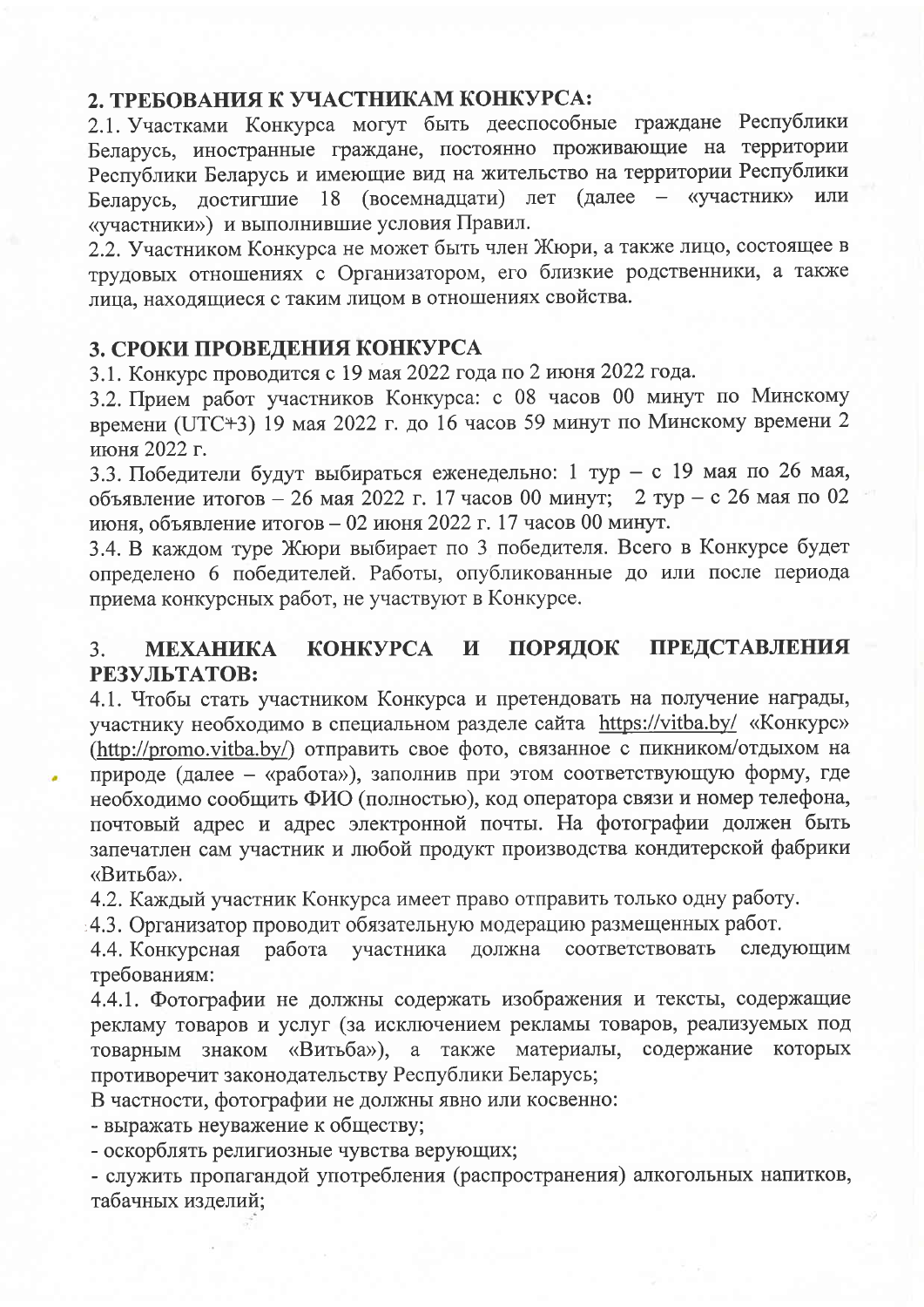- порочить честь и достоинство граждан;

- побуждать к совершению противоправных действий, жестокости или насилию:

- иметь эротическое и (или) порнографическое содержание.

4.4.2. Не допускаются к участию в Конкурсе фото:

- ранее опубликованные в интернете в рамках иного Конкурса;

- присланные ранее другими лицами;

- не соответствующие требованиям морали и нравственности;

- содержащие призывы к насилию, оскорбляющие честь и достоинство каких-либо лиц;

содержащие рекламу коммерческих продуктов или услуг. за исключением ТМ «Витьба»;

- которые могут стать причиной возбуждения социальной, расовой, национальной, религиозной или иной розни, любые другие материалы, противоречащие законодательству Республики Беларусь.

## 5. КРИТЕРИИ ОЦЕНКИ РЕЗУЛЬТАТОВ РАБОТ:

5.1 Критериями оценки результатов работ являются: соответствие требованиям, указанным выше, выполнение участниками обязательных условий Конкурса, оригинальность, привлекательность, творческая составляющая фотографии.

5.2. Жюри на основе собственной оценки и внутреннего убеждения, a также исходя из указанных выше критериев, еженедельно определяет победителей Конкурса.

5.3. Участники Конкурса или любые третьи лица не вправе вмешиваться в работу жюри и пересматривать принятое жюри решение. Решение жюри является окончательным и не подлежит пересмотру и изменению.

## 6. СОСТАВ ЖЮРИ:

• Кириченко Юлия Александровна – начальник отдела маркетинга государственного предприятия «Кондитерская фабрика «Витьба»;

• Подоляк Светлана Владимировна – ведущий дизайнер отдела маркетинга государственного предприятия «Кондитерская фабрика «Витьба»;

•Варавко Виктория Игнатьевна - маркетолог отдела маркетинга государственного предприятия «Кондитерская фабрика «Витьба».

#### ПОРЯДОК **ОБЪЯВЛЕНИЯ РЕЗУЛЬТАТОВ**  $7.$ И **СРОКИ** КОНКУРСА:

7.1. Организатор объявляет победителей Конкурса, размещая итоги Конкурса на сайте https://vitba.by/, а также на официальных публичных страницах в социальных сетях «Кондитерской фабрики «Витьба» (https://m.facebook.com/factory.vitba/, https://m.vk.com/vitba factory, https://www.instagram.com/vitba by/) в установленный Правилами срок.

7.2. Участники Конкурса обязаны проверять сведения об объявлении Организатором результатов Конкурса. Уведомление победителей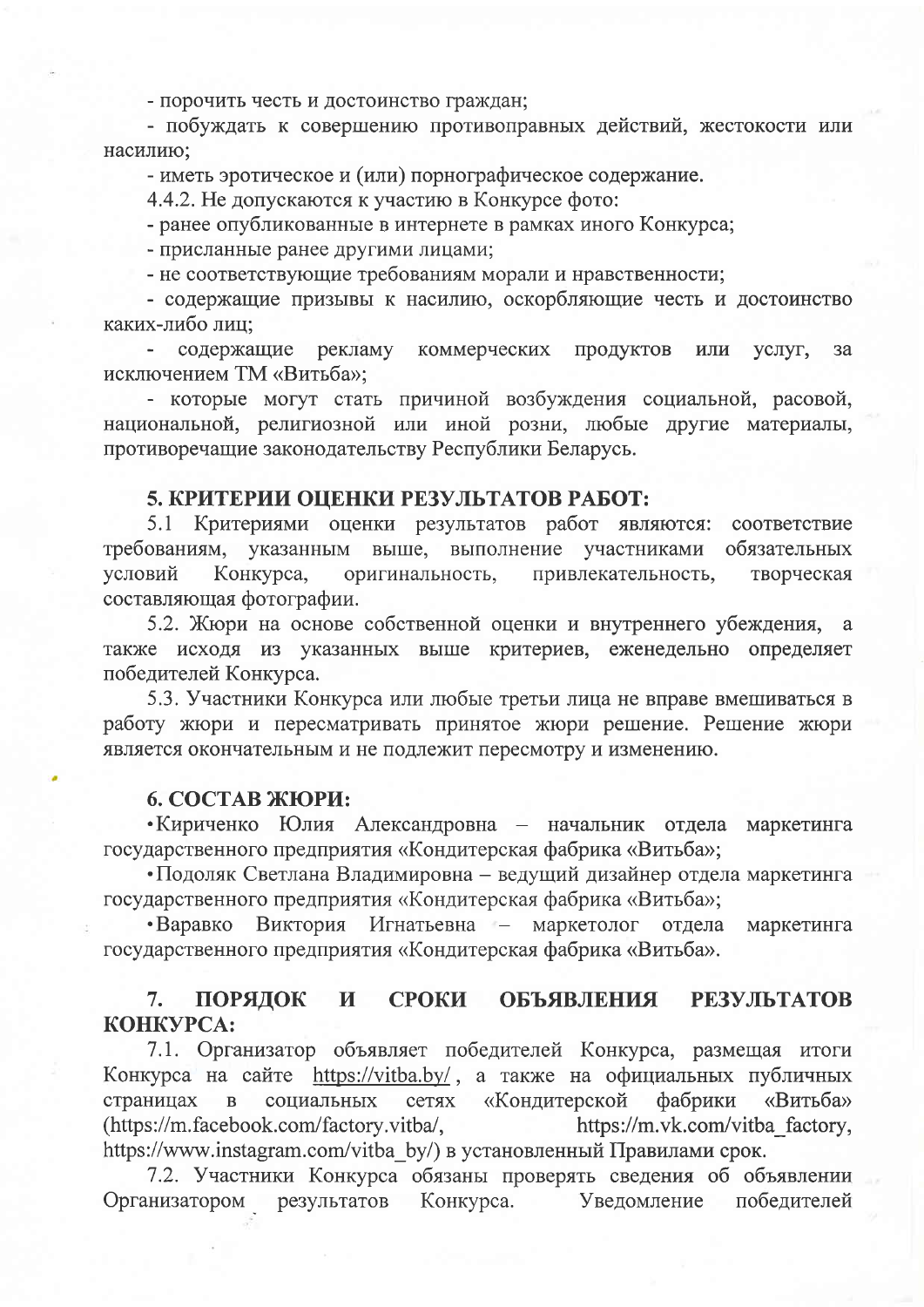производится посредством звонка и (или) отправки SMS-сообщения на номер мобильного телефона, указанного в карточке участника, не позднее трех рабочих дней, следующих за днем объявления победителей. В случае, если Организатор не сможет связаться с победителем Конкурса в течение пяти дней с даты объявления итогов конкурса по любым основаниям (некорректно указан или отсутствует номер мобильного телефона, мобильный телефон победителя недоступен или находится вне зоны действия сети, заблокирован, победитель не отвечает на входящий звонок, не откликнулся на письмо и т.д.), то победа этого лица в Конкурсе аннулируется автоматически, и победа, а также награда, другому лицу не вручается и не присуждается.

#### ПОДАРКОВ ПОРЯДОК **ВЫДАЧИ** KOHKYPCA, 8. ПОДАРКИ ПОБЕЛИТЕЛЯМ:

По итогам Конкурса Жюри определяет 6 победителей.

Победители Конкурса получают в подарок:

- колонку GRUBBS с фирменным логотипом «Витьба» (ABS-динамик с функцией беспроводного зарядного устройства);

- шарики кукурузные KROKI в ассортименте (5 упаковок).

8.1. Подарки отправляются победителям по почте за счет Организатора в течение 10 календарных дней со дня объявления результатов.

8.2. Победитель должен получить подарок в отделении почтовой связи в течение 7 дней с момента поступления отправления.

8.3. Награда, причитающаяся победителям Конкурса, не обменивается и не может быть заменена денежным эквивалентом.

### ОРГАНИЗАТОР НЕ НЕСЕТ ОТВЕТСТВЕННОСТИ ЗА: 9.

За технические и иные сбои, неполадки в работе сети Интернет,  $9.1.$ провайдеров и т.д., к которой подключен участник, не позволяющие выполнить задание для участия в Конкурсе:

За действия, бездействия оператора интернет-связи, к которой 9.2. подключен участник и прочих лиц, задействованных в процессе выполнения задания для участия в Конкурсе;

За не ознакомление участников с результатами Конкурса, а также за 9.3. неполучение от участников сведений, необходимых для получения награды, по вине организаций связи или по иным, не зависящим от Организатора причинам, неполучение победителями отправления в отделении почтовой связи;

исполнение ненадлежащее участниками 3a неисполнение, 9.4. обязанностей, предусмотренных Правилами;

За какие-либо последствия ошибок участников Конкурса, включая  $9.5.$ (кроме всего прочего) понесенные последним затраты.

За неверно указанные участниками Конкурса сведения. В том случае, 9.6. если Организатор не может связаться с победителем по указанным им контактным данным, и победитель самостоятельно не вышел на связь с признается Организатором установленный срок, награда  $\, {\bf B}$ невостребованной.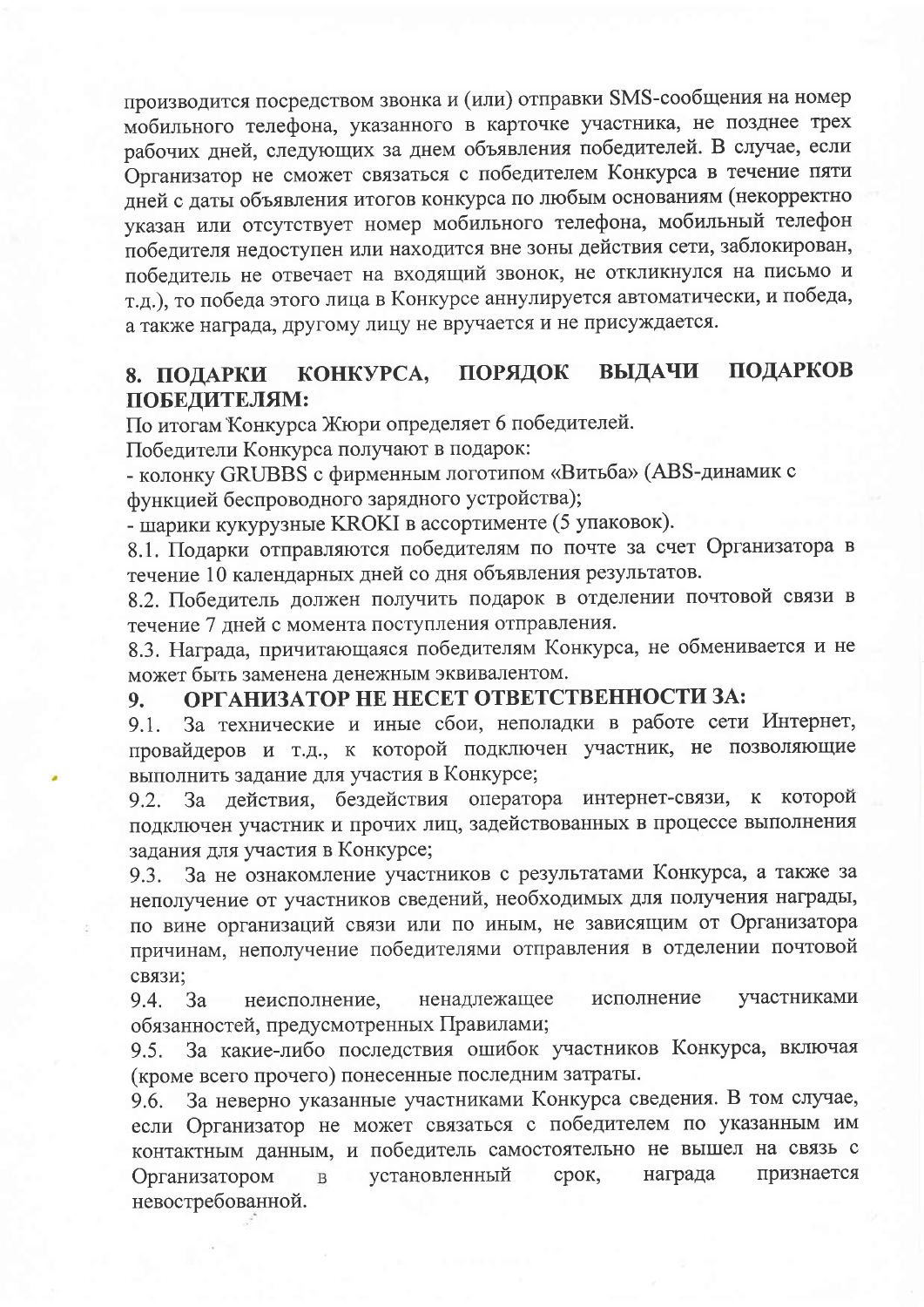## 10. ПРОЧИЕ УСЛОВИЯ:

10.1. Факт участия в Конкурсе подразумевает, его участники **ЧТО** ознакомлены и согласны с Правилами. Участники принимают на себя обязанность соблюдать Правила и уважать решение жюри.

10.2. Организатор вправе опубликовать фотографии победителей Конкурса, а также иных участников по своему усмотрению в глобальной компьютерной сети Интернет, в средствах массовой информации, в печатных материалах и иными способами по усмотрению Организатора. При этом Организатор обязан указать автора (авторов) указанных Произведений, а также вправе указать любую иную предоставленную участником Конкурса информацию. Участники Конкурса и его победители выражают согласие на совершение Организатором указанных действий с момента отправки фотографий Организатору.

10.3. Принимая участие в Конкурсе, участники дают свое согласие и разрешение Организатору обрабатывать персональные данные участников, в том числе фамилию, имя, отчество (при наличии), почтовый адрес; домашний, рабочий, мобильный телефоны, адрес электронной почты, и иные ланные, сообщенные участниками.

и разрешают Организатору  $\mathbf{H}$ 10.4. Участники выражают согласие контрагентам Организатора обрабатывать персональные данные участников с помощью автоматизированных систем управления базами данных, а также иных программных средств.

10.5. Участники Конкурса соглашаются с тем, что любые их персональные данные, в том числе фамилия, имя, отчество (при наличии), фотографии и видеоизображения, могут быть использованы Организатором в рекламных целях без выплаты вознаграждения на бессрочной основе.

10.6. Участники Конкурса гарантируют, что сведения, представленные ими для участия в Конкурсе, являются достоверными. В случае отказа победителя установленном подарка неполучения  $\overline{B}$ получения подарка, **OT** Правилами порядке и сроке либо невыполнения условий их получения, поларок остается у Организатора.

10.7. Все участники и победители Конкурса самостоятельно оплачивают все свои расходы, понесенные ими в связи с участием в Конкурсе (в том числе расходы, связанные с доступом в Интернет).

10.8. Участник несет гражданско-правовую, административную и уголовную ответственности за нарушение авторских и (или) смежных прав согласно действующему законодательству Республики Беларусь, и обязан по требованию Организатора предоставить документы, подтверждающие интеллектуальной используемые объекты исключительные права на собственности. Организатор не несет ответственность за нарушение участником, любым посетителем сайта Конкурса авторских и (или) иных прав третьих лиц.

10.9. В случае обращений третьих лиц с претензиями к Организатору участник, к работе (фотографии) которого предъявлены претензии, обязуется разрешить собственными силами и за свой счет все возникшие претензии и